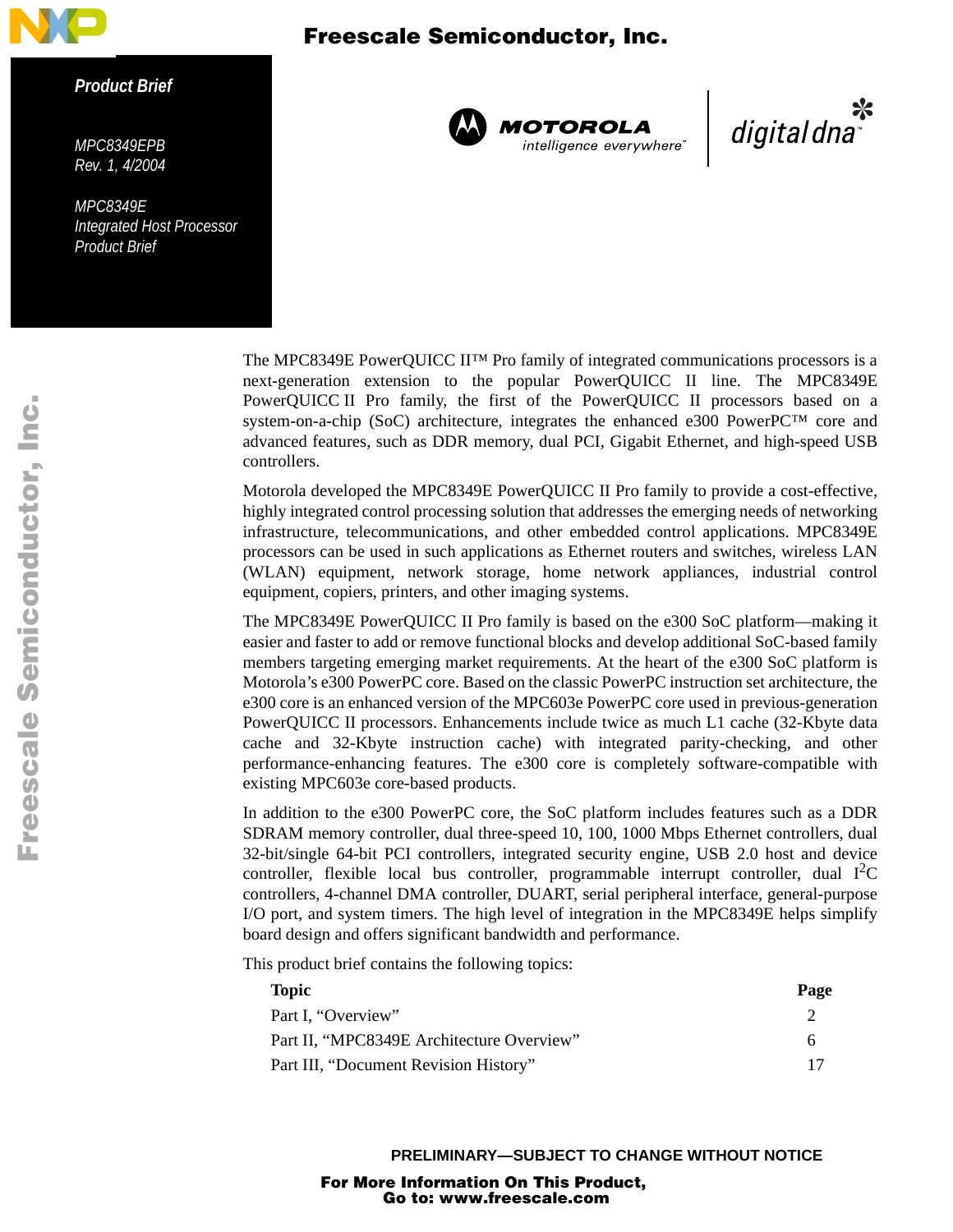

# <span id="page-1-0"></span>**Part I Overview**

This section provides a high-level overview of the MPC8349E features. [Figure 1](#page-1-1) shows the major functional units within the MPC8349E.



**Figure 1. MPC8349E Block Diagram**

## <span id="page-1-1"></span>**1.1 Features**

Major features of the MPC8349E are as follows:

- e300 PowerPC processor core (enhanced version of the MPC603e core), operates at up to 667 MHz
	- High-performance, superscalar processor core
	- Floating-point, integer, load/store, system register, and branch processing units
	- 32-Kbyte instruction cache, 32-Kbyte data cache
	- Lockable portion of L1 cache
	- Dynamic power management
	- Software-compatible with the Motorola processor families implementing PowerPC
- DDR SDRAM memory controller
	- Programmable timing supporting DDR-1 SDRAM
	- 32- or 64-bit data interface, up to 333 MHz data rate
	- Four banks of memory, each up to 1 Gbyte
	- DRAM chip configurations from 64 Mbits to 1 Gbit with x8/x16 data ports
	- Full ECC support
	- Page mode support (up to 16 simultaneous open pages)
	- Contiguous or discontiguous memory mapping
	- Read-modify-write support
	- Sleep mode support for self refresh SDRAM
	- Supports auto refreshing
	- On-the-fly power management using CKE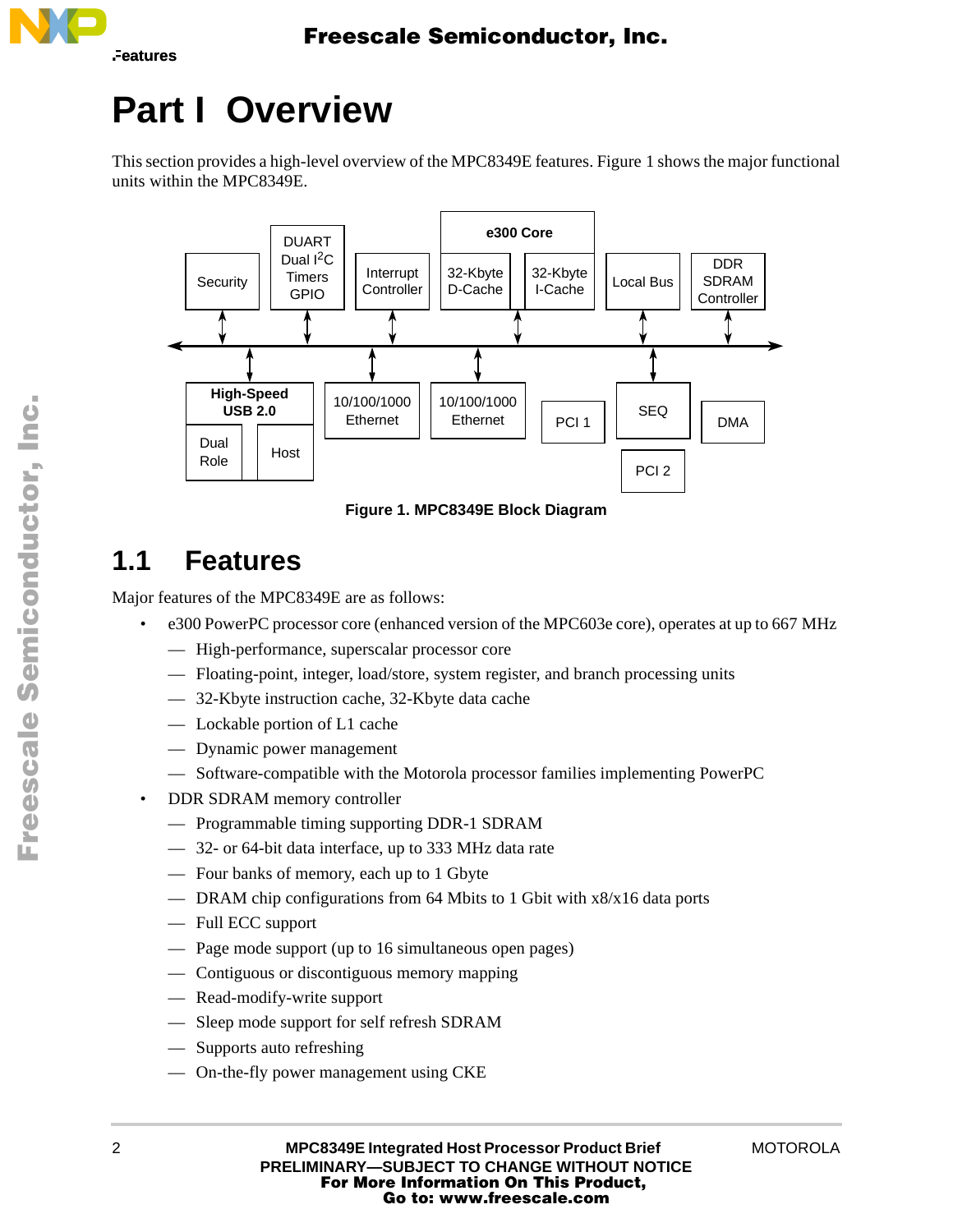

- Registered DIMM support
- 2.5-V SSTL2 compatible I/O
- Dual three-speed (10/100/1000) Ethernet controllers (TSECs)
	- Dual IEEE 802.3, 802.3u, 820.3x, 802.3z, 802.3 AC compliant controllers
	- Support for different Ethernet physical interfaces:
		- 1000 Mbps IEEE 802.3 GMII/RGMII, 802.3z TBI/RTBI, full-duplex
		- 10/100 Mbps IEEE 802.3 MII full- and half-duplex
	- Buffer descriptors are backwards-compatible with MPC8260 and MPC860T 10/100 programming models
	- 9.6-Kbyte jumbo frame support
	- RMON statistics support
	- Internal 2-Kbyte transmit and 2-Kbyte receive FIFOs per TSEC module
	- MII management interface for control and status
	- Programmable CRC generation and checking
	- Dual PCI interfaces
		- PCI Specification Revision 2.2 compatible
		- Data bus widths (2 options):
			- Dual 32-bit data PCI interface that operates at up to 66 MHz
			- Single 64-bit data PCI interface that operates at up to 66 MHz
		- PCI 3.3-V compatible
		- PCI host bridge capabilities on both interfaces
		- PCI agent mode supported on PCI1 interface
		- Support for PCI-to-memory and memory-to-PCI streaming
		- Memory prefetching of PCI read accesses and support for delayed read transactions
		- Support for posting of processor-to-PCI and PCI-to-memory writes
		- On-chip arbitration, supporting five masters on PCI1, three masters on PCI2
		- Support for accesses to all PCI address spaces
		- Parity supported
		- Selectable hardware-enforced coherency
		- Address translation units for address mapping between host and peripheral
		- Dual address cycle support when target
		- Internal configuration registers accessible from PCI
- Security engine is optimized to handle all the algorithms associated with IPSec, SSL/TLS, SRTP, 802.11i, iSCSI, and IKE processing. The security engine contains four crypto-channels, a controller, and a set of crypto execution units (EUs). The execution units are:
	- Public key execution unit (PKEU) supporting the following:
		- RSA and Diffie-Hellman
		- Programmable field size up to 2048 bits
		- Elliptic curve cryptography
		- F2m and F(p) modes
		- Programmable field size up to 511 bits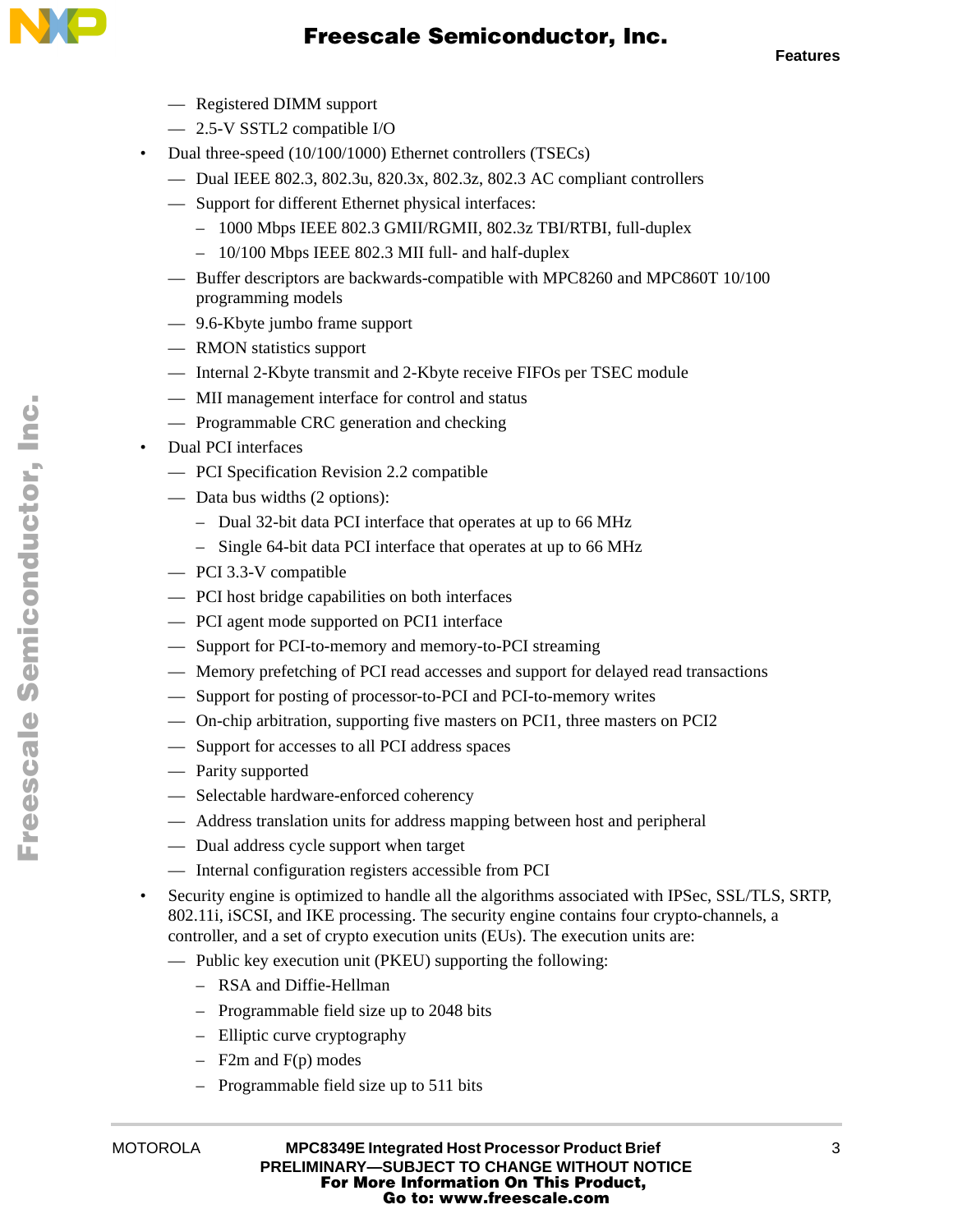

- Data encryption standard execution unit (DEU)
	- DES, 3DES
	- Two key  $(K1, K2)$  or three key  $(K1, K2, K3)$
	- ECB and CBC modes for both DES and 3DES
- Advanced encryption standard unit (AESU)
	- Implements the Rinjdael symmetric key cipher
	- Key lengths of 128, 192, and 256 bits, two key
	- ECB, CBC, CCM, and counter modes
- ARC four execution unit (AFEU)
	- Implements a stream cipher compatible with the RC4 algorithm
	- 40- to 128-bit programmable key
- Message digest execution unit (MDEU)
	- SHA with 160- or 256-bit message digest
	- MD5 with 128-bit message digest
	- HMAC with either algorithm
- Random number generator (RNG)
- Four crypto-channels, each supporting multi-command descriptor chains
	- Static and/or dynamic assignment of crypto-execution units via an integrated controller
	- Buffer size of 256 bytes for each execution unit, with flow control for large data sizes
- Universal serial bus (USB) dual role controller
	- Supports USB on-the-go mode, which includes both device and host functionality
	- Complies with USB Specification Revision 2.0
	- Supports operation as a stand-alone USB device
		- Supports one upstream facing port
		- Supports six programmable USB endpoints
	- Supports operation as a stand-alone USB host controller
		- Supports USB root hub with one downstream-facing port
		- Enhanced host controller interface (EHCI) compatible
	- Supports high-speed (480 Mbps), full-speed (12 Mbps), and low-speed (1.5 Mbps) operations
	- Supports external PHY with UTMI, serial and UTMI+ low-pin interface (ULPI)
- USB multi-port host controller
	- Supports operation as a stand-alone USB host controller
		- Supports USB root hub with one or two downstream-facing ports
		- Enhanced host controller interface (EHCI) compatible
	- Complies with USB Specification Revision 2.0
	- Supports high-speed (480 Mbps), full-speed (12 Mbps), and low-speed (1.5 Mbps) operations
	- Supports a direct connection to a high-speed device without an external hub
	- Supports external PHY with serial and low-pin count (ULPI) interfaces
- Local bus controller (LBC)
	- Multiplexed 32-bit address and data operating at up to 133 MHz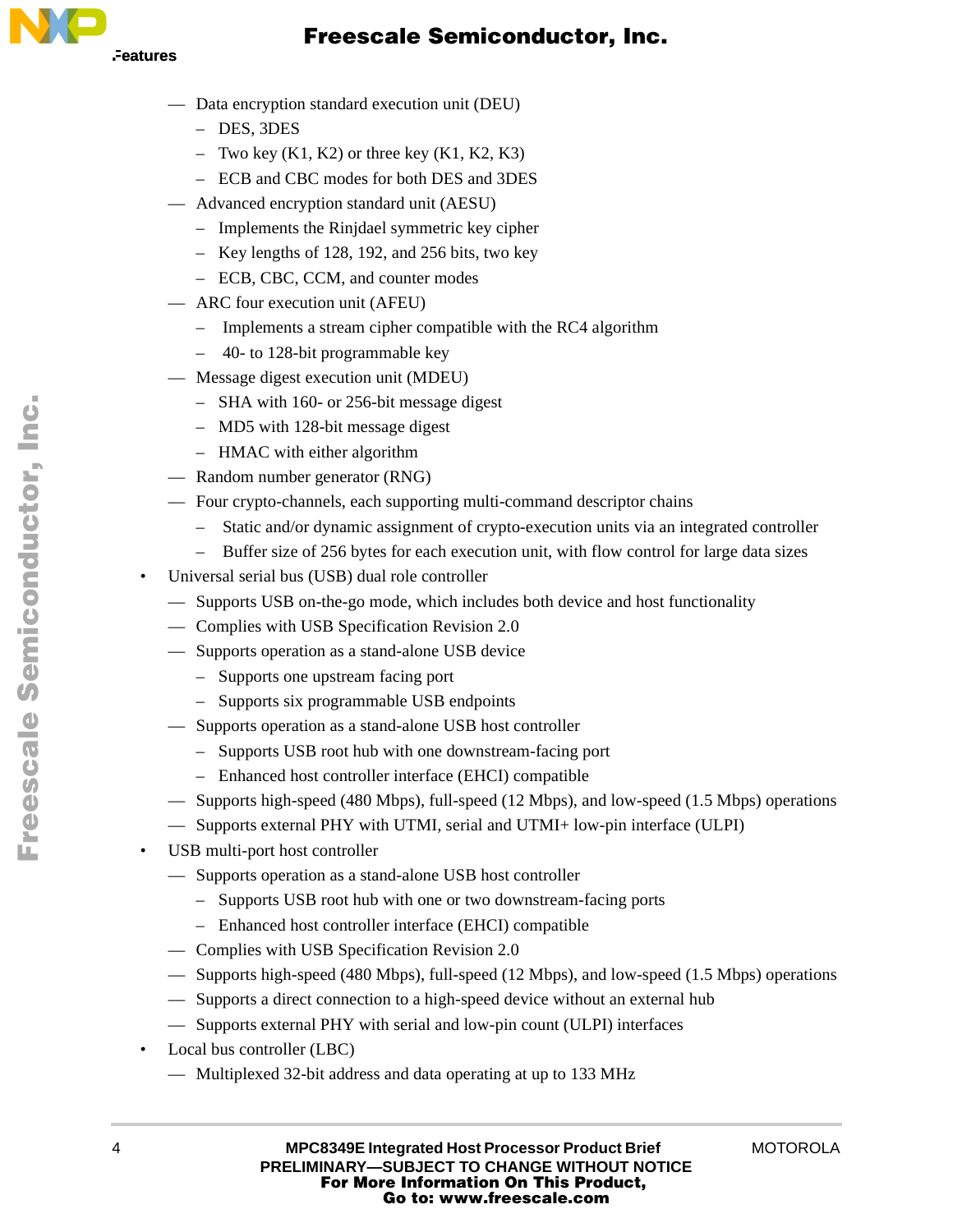

**Features**

- Four chip selects support four external slaves
- Up to eight-beat burst transfers
- 32-, 16-, and 8-bit port sizes are controlled by an on-chip memory controller
- Three protocol engines available on a per chip select basis:
	- General-purpose chip select machine (GPCM)
	- Three user programmable machines (UPMs)
	- Dedicated single data rate SDRAM controller
- Parity support
- Default boot ROM chip select with configurable bus width (8-, 16-, or 32-bit)
- Programmable interrupt controller (PIC)
	- Functional and programming compatibility with the MPC8260 interrupt controller
	- Support for 8 external and 35 internal discrete interrupt sources
	- Support for one external (optional) and seven internal machine checkstop interrupt sources
	- Programmable highest priority request
	- Four groups of interrupts with programmable priority
	- External and internal interrupts directed to host processor
	- $-$  Redirects interrupts to external  $\overline{INTA}$  pin when in core disable mode
	- Unique vector number for each interrupt source
- Dual industry-standard  $I<sup>2</sup>C$  interfaces
	- Two-wire interface
	- Multiple master support
	- Master or slave  $I^2C$  mode support
	- On-chip digital filtering rejects spikes on the bus
	- System initialization data is optionally loaded from  $I<sup>2</sup>C-1$  EPROM by boot sequencer embedded hardware
- DMA controller
	- Four independent virtual channels
	- Concurrent execution across multiple channels with programmable bandwidth control
	- All channels accessible by local core and remote PCI masters
	- Misaligned transfer capability
	- Data chaining and direct mode
	- Interrupt on completed segment and chain
- DUART
	- Two 4-wire interfaces (RxD, TxD, RTS, CTS)
	- Programming model compatible with the original 16450 UART and the PC16550D
- Serial peripheral interface (SPI)
	- Master or slave support
- General-purpose parallel I/O (GPIO)
	- 64 parallel I/O pins multiplexed on various chip interfaces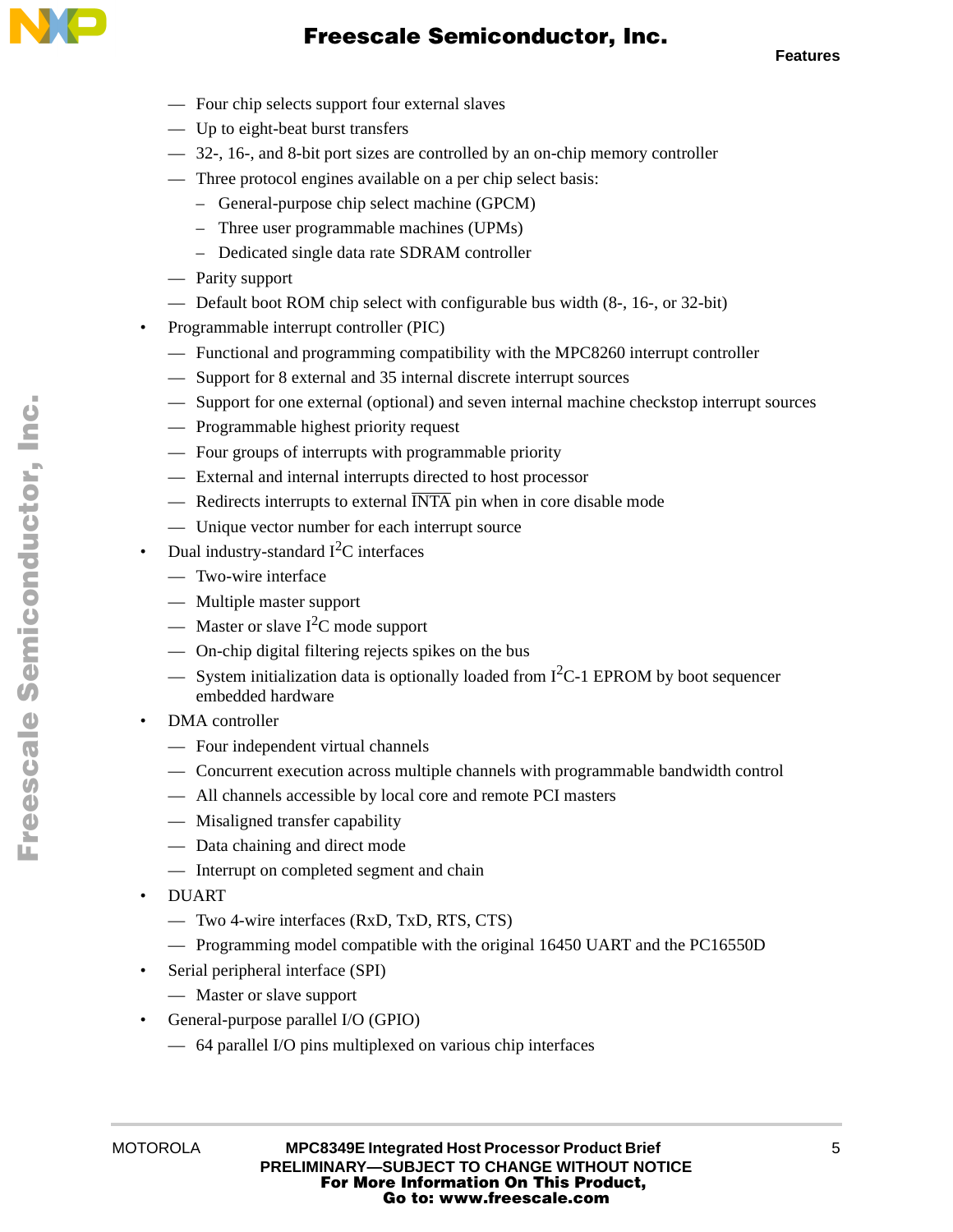**Functional Differences** 

- System timers
	- Periodic interrupt timer
	- Real-time clock
	- Software watchdog timer
	- Eight general-purpose timers
- IEEE 1149.1 compliant, JTAG boundary scan
- Integrated PCI bus and SDRAM clock generation

## **1.2 Functional Differences**

[Table 1](#page-5-1) highlights (in bold) the primary functional differences between the MPC8349E, MPC8347E, and MPC8343E.

<span id="page-5-1"></span>

| <b>Descriptions</b>  | <b>MPC8349E</b>                                       | <b>MPC8347E</b>                        | <b>MPC8343E</b>                        |
|----------------------|-------------------------------------------------------|----------------------------------------|----------------------------------------|
| L1 I/D cache         | 32-Kbyte instruction/<br>32K data                     | 32-Kbyte instruction/<br>32-Kbyte data | 32-Kbyte instruction/<br>32-Kbyte data |
| Memory controller    | 64-/32-bit DDR                                        | 64-/32-bit DDR                         | 32-bit DDR                             |
| Local bus            | Yes                                                   | Yes                                    | Yes                                    |
| <b>PCI</b> interface | Two 32-bit up to 66 MHz or<br>one 64-bit up to 66 MHz | One 32-bit up to 66 MHz                | One 32-bit up to 66 MHz                |
| Ethernet             | Two 10/100/1000                                       | Two 10/100/1000                        | Two 10/100/1000                        |
| <b>USB</b>           | 2.0 host and device                                   | 2.0 host and device                    | 2.0 host or device                     |
| Security             | DES/3DES, AES, SH1                                    | DES/3DES, AES, SH1                     | DES/3DES, AES, SH1                     |
| <b>UART</b>          | Dual                                                  | Dual                                   | Dual                                   |
| $I^2C$               | Dual                                                  | Dual                                   | Dual                                   |
| <b>SPI</b>           | Yes                                                   | Yes                                    | Yes                                    |
| Interrupt controller | <b>Yes</b>                                            | Yes                                    | Yes                                    |

**Table 1. Functionality of the MPC8349E, MPC8347E, and MPC8343E**

# <span id="page-5-0"></span>**Part II MPC8349E Architecture Overview**

The following sections describe the major functional units of the MPC8349E.

## **2.1 PowerPC Core Overview**

The MPC8349E PowerQUICC II Pro contains the e300 PowerPC processor core, which is an enhanced version of the MPC603e core (used in previous generations of PowerQUICC II processors). Enhancements include twice as much L1 cache (32-Kbyte data cache and 32-Kbyte instruction cache) with integrated parity-checking and other performance-enhancing features. The e300 core is completely software-compatible with existing MPC603e core-based products.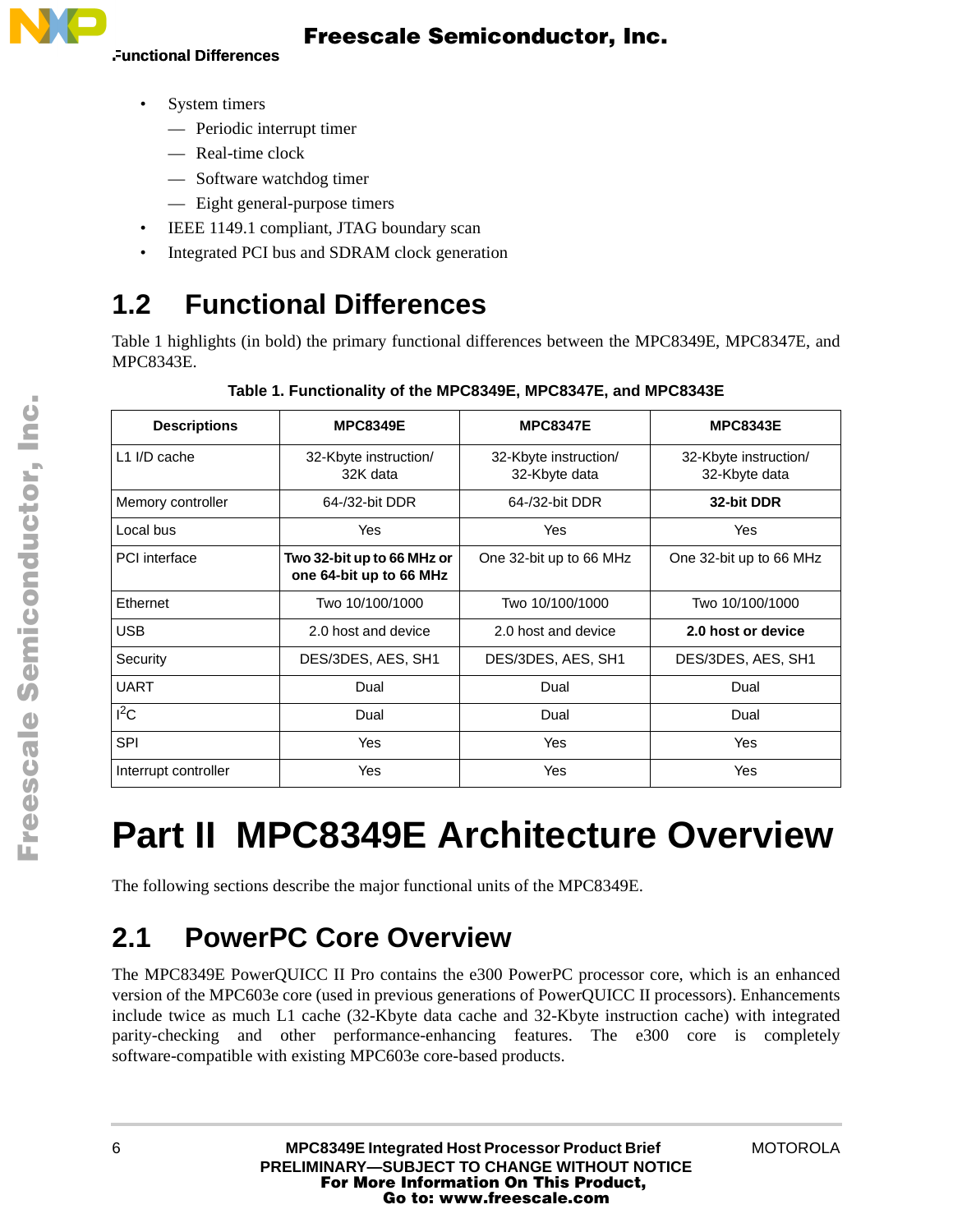

For detailed information regarding the processor core refer to the following:

- The *G2 PowerPCCore Reference Manual* (chapters describing the programming model, cache model, memory management model, exception model, and instruction timing)
- The *Programming Environments Manual*

This section is an overview of the processor core, provides a block diagram showing the major functional units, and describes briefly how those units interact.

The processor core is a low-power implementation of the family of microprocessors that implement the PowerPC architecture. The processor core implements the 32-bit portion of the PowerPC architecture, which provides 32-bit effective addresses, integer data types of 8, 16, and 32 bits, and floating-point data types of 32 and 64 bits.

The processor core is a superscalar processor that can issue and retire as many as three instructions per clock. Instructions can execute out of order for increased performance, however, the processor core makes completion appear sequential.

The processor core integrates five execution units—an integer unit (IU), a floating-point unit (FPU), a branch processing unit (BPU), a load/store unit (LSU), and a system register unit (SRU). The ability to execute five instructions in parallel and the use of simple instructions with rapid execution times yield high efficiency and throughput. Most integer instructions execute in one clock cycle. On the processor core, the FPU is pipelined so a single-precision multiply-add instruction can be issued and completed every clock cycle.

The processor core supports integer data types of 8, 16, and 32 bits, and floating-point data types of 32 and 64 bits.

The processor core provides independent on-chip, 32-Kbyte, eight-way set-associative, physically-addressed instruction and data caches. The processor also features independent on-chip instruction and data memory management units (MMUs). The MMUs contain 64-entry, two-way set-associative, data and instruction translation lookaside buffers (DTLB and ITLB) that provide support for demand-paged virtual memory address translation and variable-sized block translation. The TLBs and caches use a least recently used (LRU) replacement algorithm. The processor also supports block address translation through the use of two independent instruction and data block address translation (IBAT and DBAT) arrays of eight entries each. Effective addresses are compared simultaneously with all eight entries in the BAT array during block translation. In accordance with the PowerPC architecture, if an effective address hits in both the TLB and BAT array, the BAT translation takes priority.

As an added feature to the processor core, the MPC8349E can lock the contents of one to all ways in the instruction and data cache (or an entire cache). For example, this allows embedded applications to lock interrupt routines or other important (time-sensitive) instruction sequences into the instruction cache. It allows data to be locked into the data cache, which may be important to code that must have deterministic execution.

The processor core has a 64-bit data bus and a 32-bit address bus. The processor core supports single-beat and burst data transfers for memory accesses, and memory-mapped I/O operations.

[Figure 2](#page-7-0) provides a block diagram of the MPC8349E processor core that shows how the execution units (IU, FPU, BPU, LSU, and SRU) operate independently and in parallel. Note that this is a conceptual diagram and does not attempt to show how these features are physically implemented on the chip.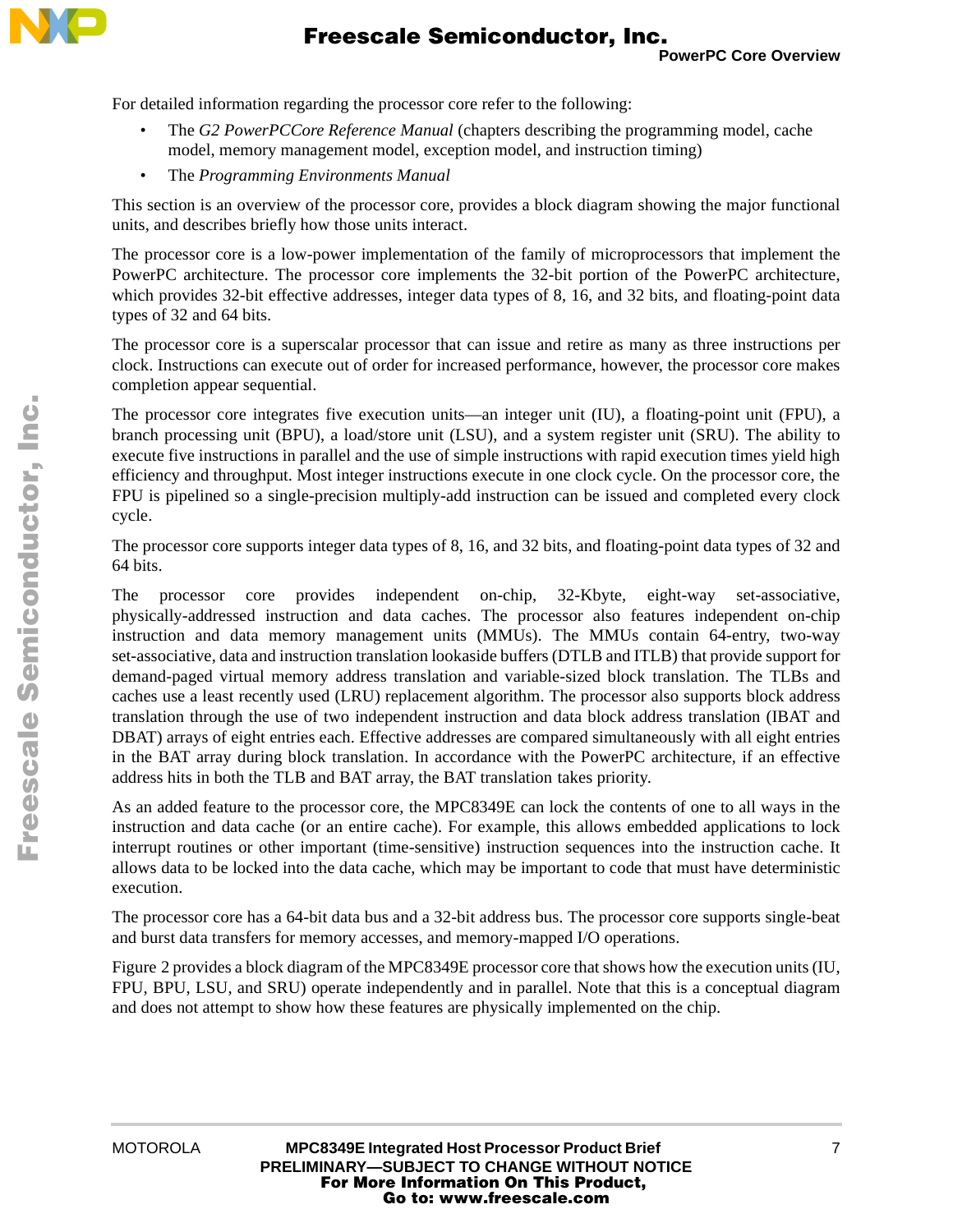

64-Bit  $64 - Bit$ 64-Bit 64-Bit 64-Bit 32-Bit **Branch Processing Unit** 64-Bit Data Bus 32-Bit Address Bus **Instruction Unit Integer Unit Floating-Point Unit** FPR File FP Rename Registers 32-Kbyte Tags  $\left| \begin{array}{c} 32 \text{ -} \text{nyyie} \\ \text{D} \text{ Cache} \end{array} \right|$ **Sequential Fetcher CTR** CR LR / \* + FPSCR **System Register Unit**  $* +$ **Processor Logic Bus Interface D MMU** SRs DTLB DBAT Array Touch Load Buffer Copy-Back Buffer Dispatch Unit 64-Bit Power Dissipation **Control Completion Unit** Time Base Counter/ **Decrementer** Clock **Multiplier** JTAG/COP Interface XER **I MMU** SRs ITLB IBAT Array 32-Kbyte  $\begin{array}{c|c}\n\text{Tags} & \text{J2-npyie} \\
\hline\n\end{array}$  $32-Bit$  64-Bit GPR File **Load/Store Unit**  $+$ GP Rename Registers **Instruction Queue**  $|+|$ 64-Bit

<span id="page-7-0"></span>**Figure 2. MPC8349E Integrated Processor Core Block Diagram**

.<br>ق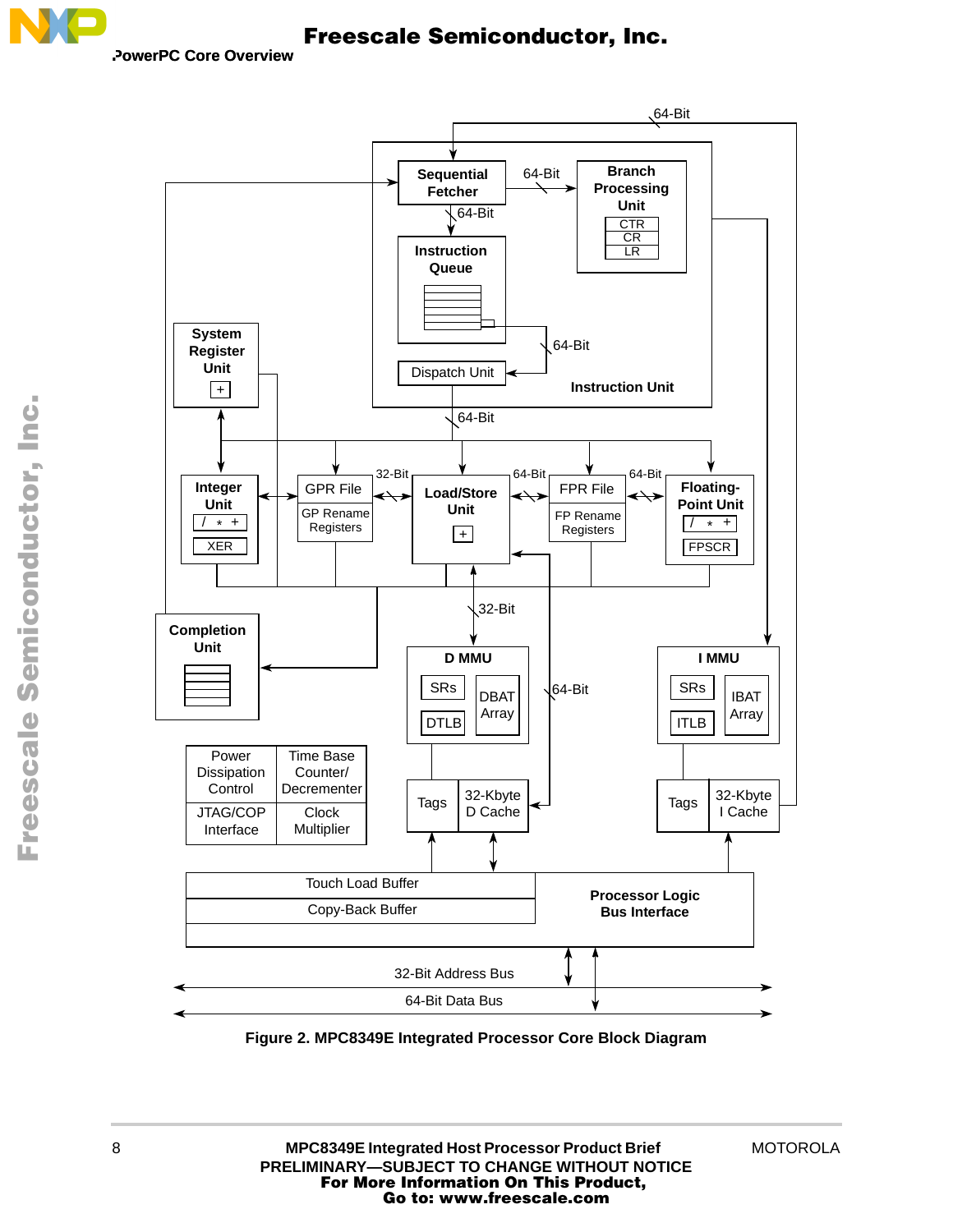## **2.2 DDR Memory Controller**

This fully programmable DDR SDRAM controller supports most JEDEC standard x8 or x16 DDR memories available today, including buffered and unbuffered DIMMs. However, mixing nonregistered and registered DIMMs in the same system is not supported. The built-in error checking and correction (ECC) ensures very low bit-error rates for reliable high-frequency operation. Dynamic power management and auto-precharge modes simplify memory system design. A large set of special features like DLL software override, crawl mode, and ECC error injection support rapid system debug.

The MPC8349E DDR memory controller includes the following distinctive features:

- Supports for DDR SDRAM
- 32-/40-bit and 64/72-bit SDRAM data bus
- Programmable settings for meeting all SDRAM timing parameters
- Many different SDRAM configurations supported
	- Support for as many as four physical banks (chip selects), each bank independently addressable
	- Support for 64-Mbit to 1-Gbit devices with x8 or x16 data ports (no direct x4 support)
	- Support for unbuffered and registered DIMMs
- Support for data mask signals and read-modify-write for sub-double word writes
- Support for double-bit error detection and single-bit error correction ECC (8-bit check word across 64- or 32-bit data when in 32-bit mode)
- Two-entry input request queue
- Open page management (dedicated entry for each sub-bank)
- Memory controller clock frequency of two times the SDRAM clock with support for sleep power management mode
- Support for error injection on ECC

## **2.3 Dual Three-Speed Ethernet Controllers**

The three-speed Ethernet controllers (TSECs) are designed to support 10/100 Ethernet to 1000 Mbps, or 1 Gbps IEEE 802.3 protocol. The Ethernet IEEE 802.3 protocol is a widely used LAN, based on the carrier-sense multiple access/collision detect (CSMA/CD) approach. Because Ethernet and IEEE 802.3 protocols are similar and can coexist on the same LAN, 10/100 Ethernet provides increased Ethernet speed from 10 to 100 Mbps and provides a simple, cost-effective option for backbone and server connectivity. The standard implemented TSEC in the MPC8349E is Gigabit Ethernet, which builds on top of the Ethernet protocol, but increases speed tenfold over 10/100 Ethernet to 1000 Mbps, or 1 Gbps.

The MPC8349E TSECs include these distinctive features:

- Ethernet media access controller (MAC)
- First-in first-out (FIFO) controller
- Direct memory access (DMA) controller
- Ten-bit interface (TBI)
- Register-based statistical module that supports management information base (MIB) remote monitoring (RMON)

The most significant byte of data in a receive or transmit data buffer corresponds to the most significant byte of a frame, respectively.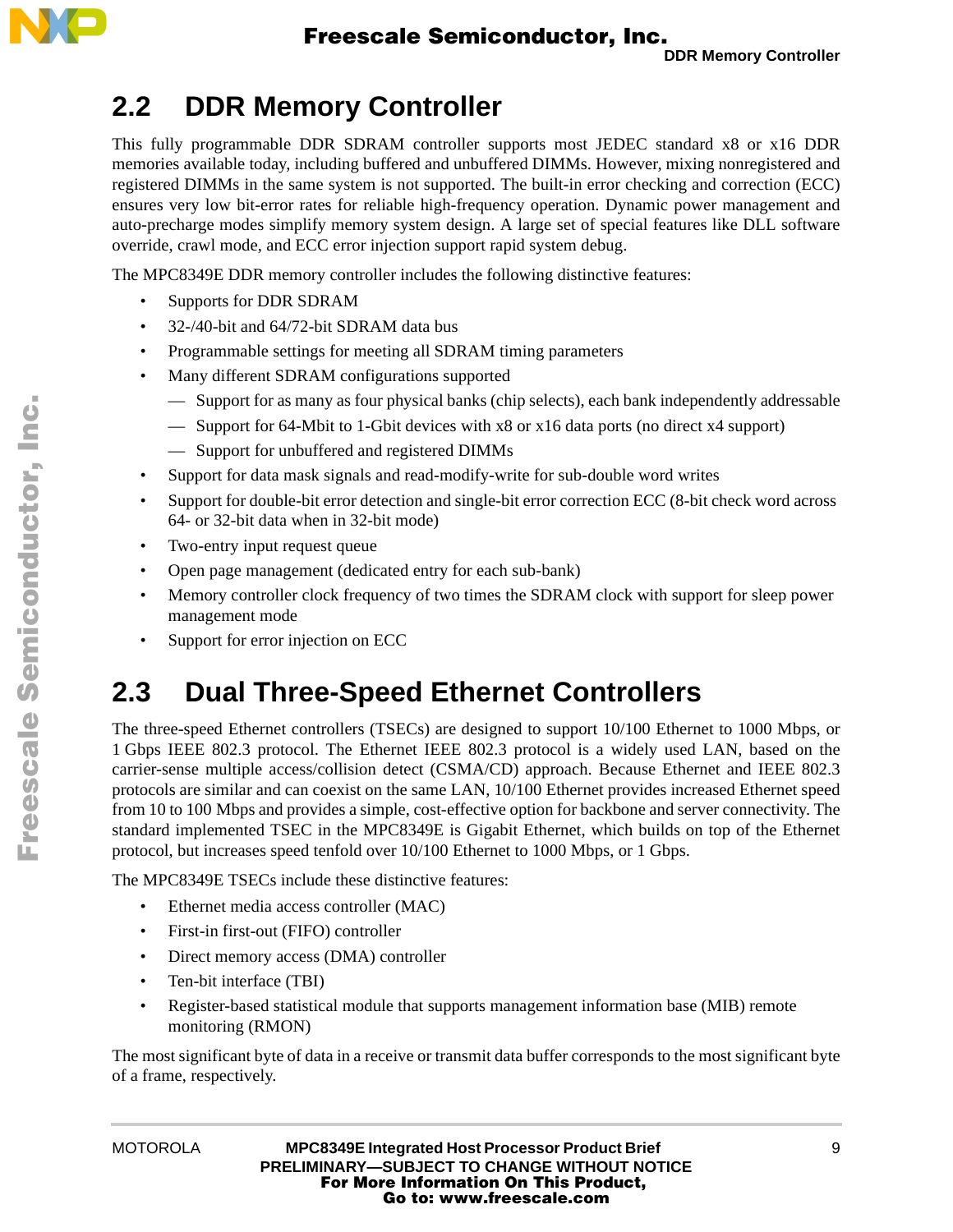

The complete TSEC is designed for single MAC applications. The TSECs support several standard MAC-PHY interfaces to connect to an external Ethernet transceiver:

- MII interface running at 10/100 Mbps
- GMII interface running at 1000 Mbps
- TBI interface that can be connected to a SerDes device for fibre channel applications.
- Reduced pin count versions of the GMII (RGMII) and ten-bit (RTBI) interfaces

The TSEC software programming model is similar to the MPC8260 (PowerQUICC II) device. Hence, it enables Motorola customers to leverage already implemented Ethernet drivers, reducing the software development cycle.

## **2.4 PCI Controllers**

The MPC8349E 32-/64-bit PCI controllers are compatible with the *PCI Local Bus Specification, Rev. 2.2*. Both PCI1 and PCI2 interfaces can function as a host bridge interface. PCI1 interface can optionally function as an agent device. Both PCI controllers supports 32-bit addressing and 32-bit data buses. PCI1 controller also supports a 64-bit data bus.

As a master, the MPC8349E supports read and write operations to the PCI memory space, the PCI I/O space, and the PCI configuration space. Also, the MPC8349E can generate PCI special-cycle and interrupt acknowledge commands. As a target, the MPC8349E supports read and write operations to system memory, as well as PCI configuration space and the on-chip memory mapped configuration space.

The MPC8349E PCI controller includes the following distinctive features:

- Address stepping on configuration transaction
- Fast back-to-back
- Data streaming
- When in host mode, the PCI controllers support external signals isolation, thus enable shut off power to external devices

## **2.5 PCI Bus Arbitration Unit**

The MPC8349E PCI controllers each contain a PCI bus arbitration unit, which eliminates the need for an external unit, thus lowering system complexity and cost. It has the following features:

- PCI1 supports five  $\overline{\text{REQ}}/\overline{\text{GNT}}$  signal pairs, thus supporting five external masters. The MPC8349E PCI1 controller is the sixth member of the arbitration pool.
- PCI2 supports three  $\overline{\text{REQ}}/\overline{\text{GNT}}$  signal pairs, thus supporting three external masters. The MPC8349E PCI1 controller is the fourth member of the arbitration pool.
- The bus arbitration unit allows fairness as well as a priority mechanism.
- A two-level round-robin scheme is used in which each device can be programmed within a pool of a high- or low-priority arbitration. One member of the low-priority pool is promoted to the high-priority pool. As soon as it is granted the bus, it returns to the low-priority pool.
- The unit can be disabled to allow a remote arbitration unit to be used.
- The unit can be isolated to allow power shut off of external devices.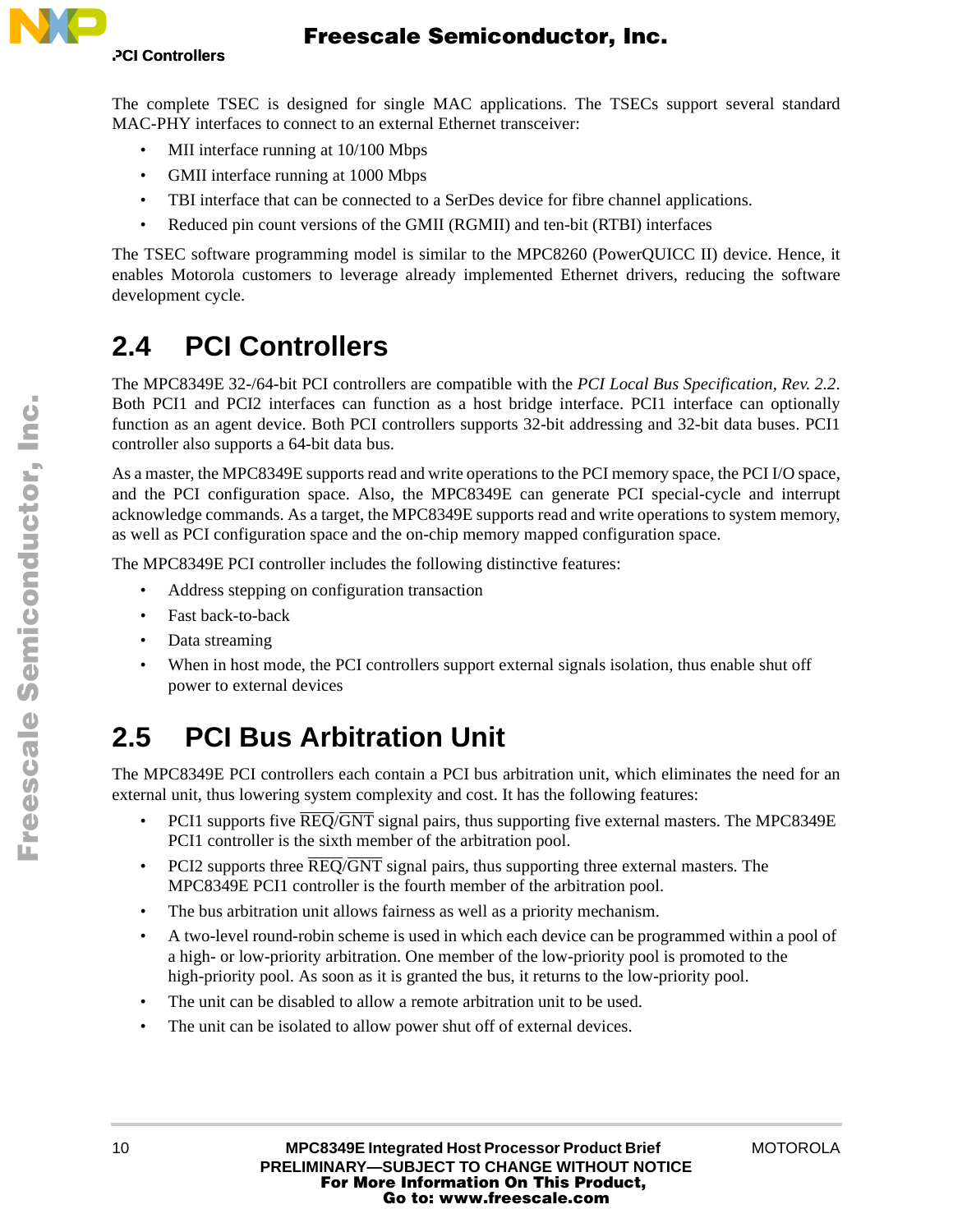

## **2.6 Security Engine**

A hardware encryption block is also integrated in the MPC8349E. It supports many different encryption algorithms allowing for high performance data encryption and authentication as required in today's SOHO/ROBO routers. The encryption block is compatible with the block in the MPC8280.

It supports DES, 3DES, MD-5, SHA-1, AES, PKEU, RNG, and RC-4 encryption algorithms in hardware.

A block diagram of the security engine's internal architecture is shown in [Figure 3.](#page-10-0) The bus interface module is designed to transfer 64-bit words between the internal bus and any register inside the security engine.

An operation begins with a write of a pointer to a crypto-channel fetch register which points to a data packet descriptor. The channel requests the descriptor and decodes the operation to be performed. The channel then requests the controller to assign crypto execution units and fetch the keys, IVs, and data needed to perform the given operation. The controller satisfies the requests by assigning execution units to the channel and by making requests to the master interface. As data is processed, it is written to the individual execution unit's output buffer and then back to system memory via the bus interface module.



**Figure 3. Integrated Security Engine Functional Blocks**

## <span id="page-10-0"></span>**2.7 Universal Serial Bus (USB) 2.0**

The MPC8349E USB 2.0 controller offers simultaneous operation of host and device. The USB host and device controllers provide point-to-point connectivity which complies with the USB Specification, Rev. 2.0. It also allows the host and device functions to co-exist and operate simultaneously. The USB controllers can be configured to operate as a stand-alone host, stand-alone device, dual hosts, or both host and device functions that are operating simultaneously. See [Figure 4](#page-11-0) for more information.

The host and device functions are both configured to support the following four types of USB transfers:

- Bulk
- Control
- Interrupt
- **Isochronous**

.<br>ق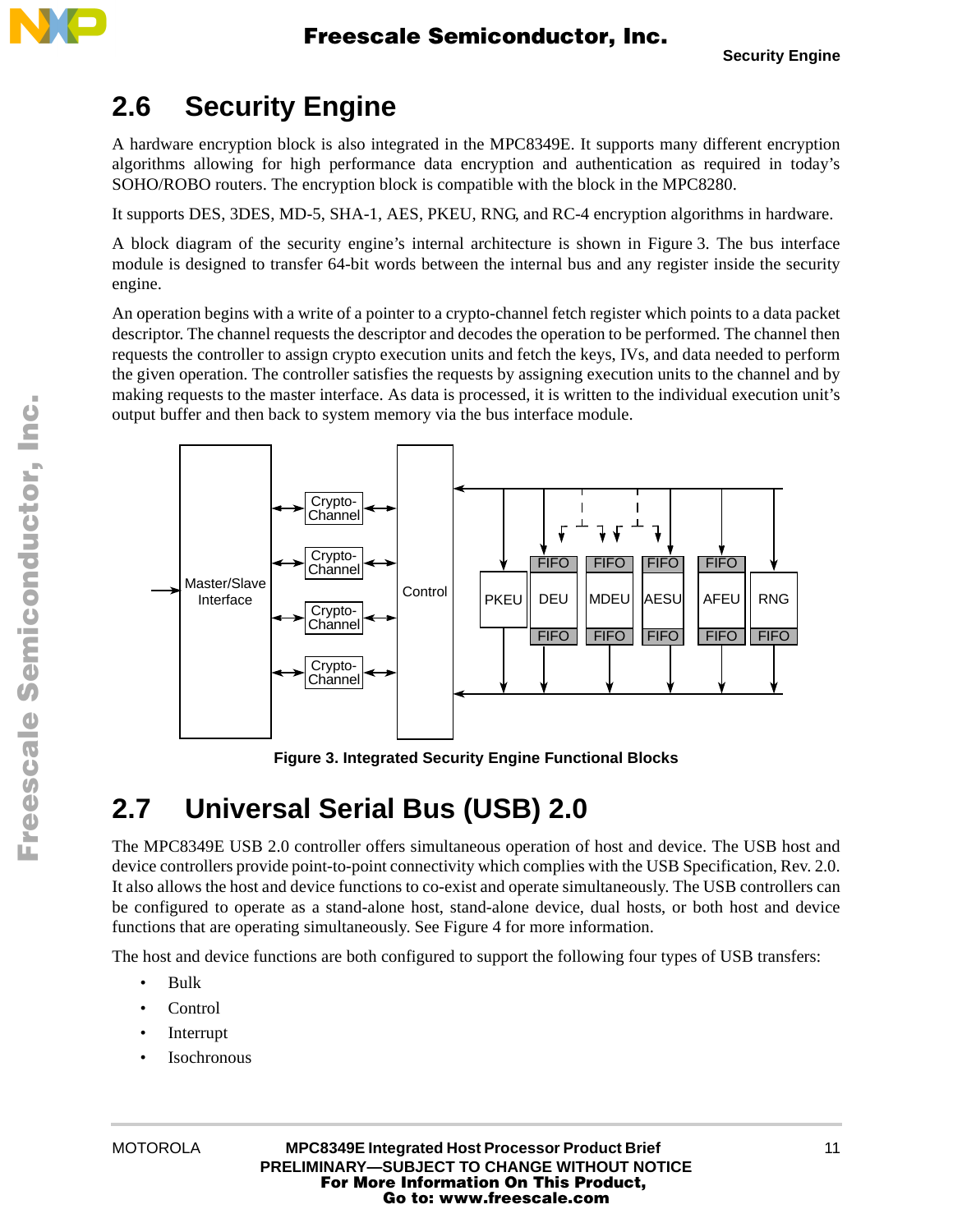



**Figure 4. USB Configuration Block Diagram**

### <span id="page-11-0"></span>**2.7.1 USB Dual-Role Controller**

- Supports USB on-the-go mode, which includes both device and host functionality
- Complies with USB Specification, Rev. 2.0
- Supports operation as a stand-alone USB device
	- Supports one upstream facing port
	- Supports six programmable USB endpoints
- Supports operation as a stand-alone USB host controller
	- Supports USB root hub with one downstream-facing port
	- Enhanced host controller interface (EHCI) compatible
- Supports high-speed (480 Mbps), full-speed (12 Mbps), and low-speed (1.5 Mbps) operations
- Supports external PHY with UTMI, serial and UTMI+ low-pin interface (ULPI)

### **2.7.2 USB Multi-Port Host Controller**

- Supports operation as a stand-alone USB host controller
	- Supports USB root hub with one or two downstream-facing port
	- Enhanced host controller interface (EHCI) compatible
- Complies with USB Specification, Rev. 2.0
- Supports high-speed (480 Mbps), full-speed (12 Mbps), and low-speed (1.5 Mbps) operations
- Supports a direct connection to a high-speed device without an external hub
- Supports external PHY with serial and low-pin count (ULPI) interfaces

## **2.8 Local Bus Controller**

The main component of the local bus controller (LBC) is its memory controller which provides a seamless interface to many types of memory devices and peripherals. The memory controller is responsible for controlling four memory banks shared by a high performance SDRAM machine, a general-purpose chip-select machine (GPCM), and up to three user-programmable machines (UPMs). As such, it supports a minimal glue logic interface to synchronous DRAM (SDRAM), SRAM, EPROM, Flash EPROM, burstable RAM, and other peripherals. The LBC external address latch enable (LALE) signal allows multiplexing of addresses with data signals to reduce the device pin count.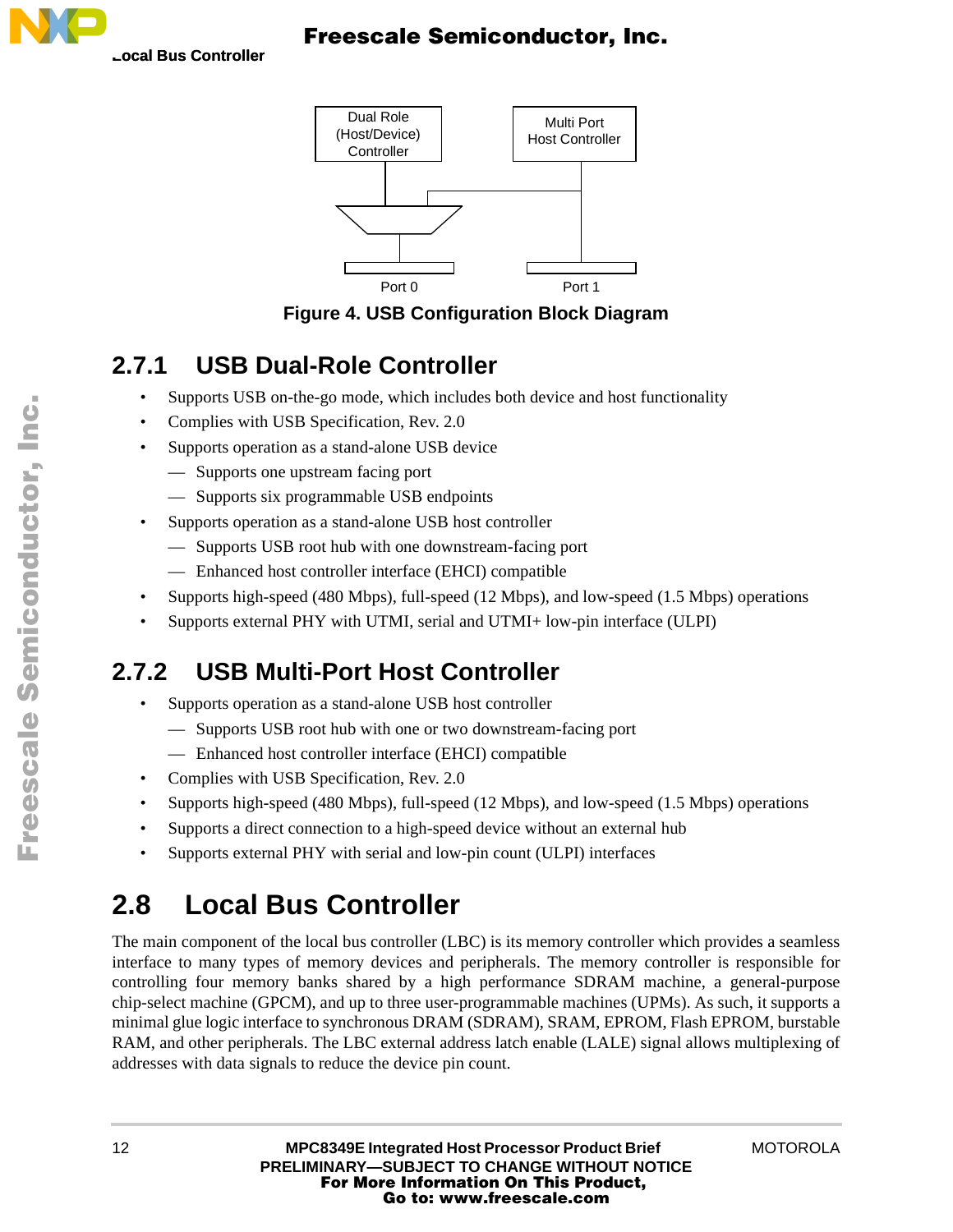

The local bus controller also includes a number of data checking and protection features such as data parity generation and checking, write protection and a bus monitor to ensure that each bus cycle is terminated within a user-specified period.

The main features of the local bus controller are as follows:

- Memory controller with four memory banks
- 32-bit address decoding with mask
- Variable memory block sizes (32 Kbytes to 2 Gbytes)
- Selection of control signal generation on a per-bank basis
- Data buffer controls activated on a per-bank basis
- Odd/even parity checking including read-modify-write (RMW) parity for single accesses
- Write-protection capability
- Parity byte-select
- Synchronous DRAM (SDRAM) machine
	- Provides the control functions and signals for glueless connection to JEDEC-compliant SDRAM devices
	- Supports up to four concurrent open pages
	- Supports SDRAM port size of 32-, 16-, and 8-bit
	- Supports external address and/or command lines buffering
- General-purpose chip-select machine (GPCM)
	- Compatible with SRAM, EPROM, FEPROM, and peripherals
	- Global (boot) chip-select available at system reset
	- Boot chip-select support for 8-, 16-, and 32-bit devices
	- Minimum three-clock access to external devices
	- Four byte-write-enable signals  $(\overline{\text{LWE}}[0:3])$
	- Output enable signal  $(\overline{\text{LOE}})$
	- External access termination signal  $(\overline{LGTA})$
- Three user-programmable machines (UPMs)
	- Programmable-array-based machine controls external signal timing with a granularity of up to one quarter of an external bus clock period
	- User-specified control-signal patterns run when an internal master requests a single-beat or burst read or write access
	- User-specified control-signal patterns can be initiated by software
	- Support for 8-, 16-, and 32-bit devices
	- Page mode support for successive transfers within a burst
- Support for delay locked loop (DLL) with software-configurable bypass for low frequency bus clocks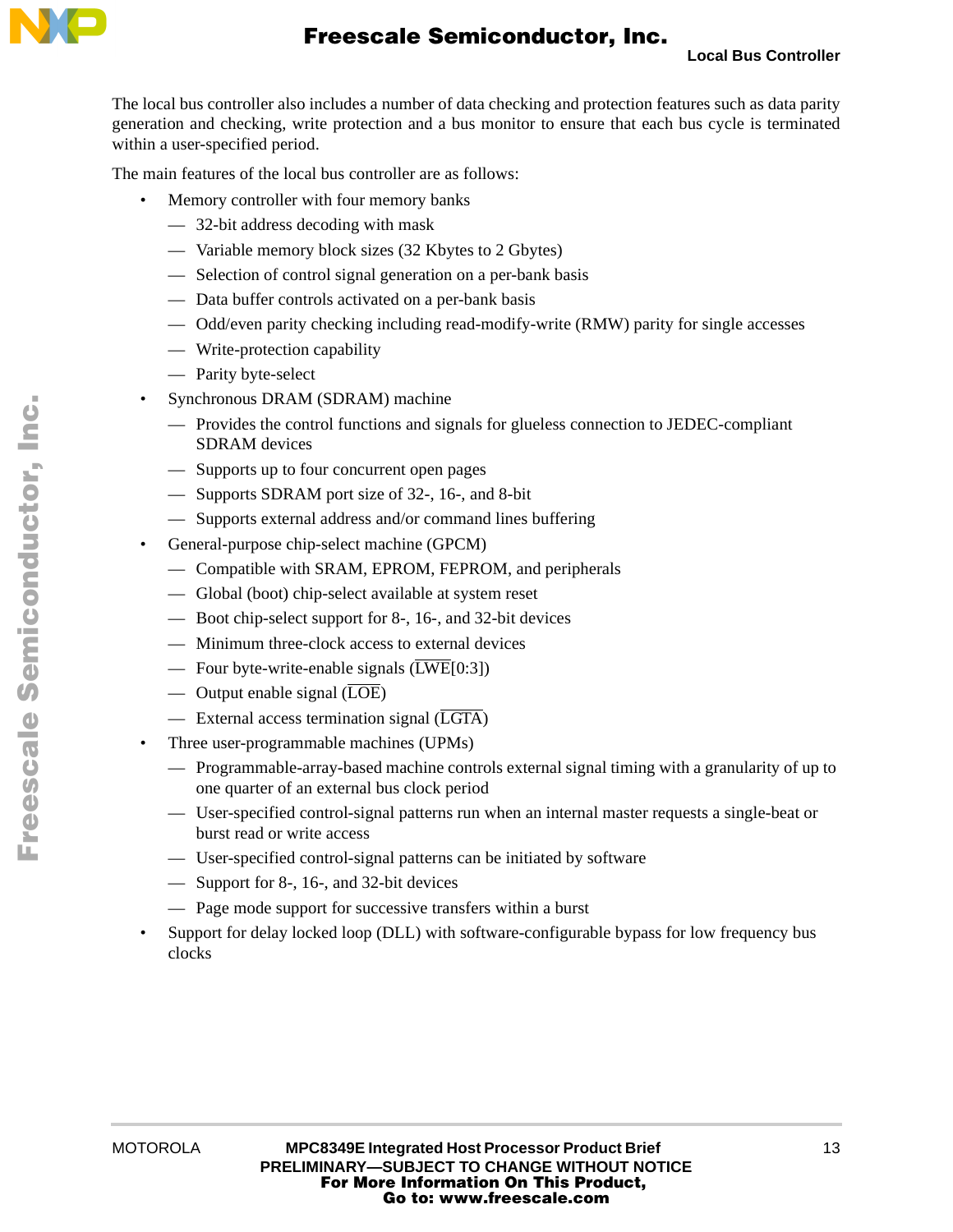

**Programmable Interrupt Controller (PIC)** 

## **2.9 Programmable Interrupt Controller (PIC)**

The programmable interrupt controller (PIC) implements the necessary functions to provide a flexible solution for a general-purpose interrupt control. The PIC includes the following features:

- Functional and programming models are compatible with the MPC8260 interrupt controller
- Support for 8 external and 35 internal discrete interrupt sources
- Support for one external (optional) and seven internal machine checkstop interrupt sources
- Programmable highest priority request
- Two programmable priority mixed groups of four on-chip and four external interrupt signals with two priority schemes for each group: grouped and spread
- Two programmable priority internal groups of eight on-chip interrupt signals with two priority schemes for each group: grouped and spread
- Priority interrupts can be programmed to support a critical (*cint*) or system management (*smi*) interrupt type
- External and internal interrupts directed to a host processor
- Unique vector number for each interrupt source
- Redirect interrupts to external  $\overline{INTA}$  pin when in core disable mode

# **2.10 Dual I2C Interfaces**

The inter-IC (IIC or  $I^2C$ ) bus is a two-wire—serial data (SDA) and serial clock (SCL)— bidirectional serial bus that provides a simple, efficient method of data exchange between the system and other devices, such as microcontrollers, EEPROMs, real-time clock devices, A/D converters, and LCDs. The two-wire bus minimizes the interconnections between devices. The synchronous, multi-master bus of the  $I<sup>2</sup>C$  allows the connection of additional devices to the bus for expansion and system development.

The  $I<sup>2</sup>C$  controller is a true multimaster bus which includes collision detection and arbitration that prevents data corruption if two or more masters attempt to control the bus simultaneously. This feature allows for complex applications with multiprocessor control. The  $I<sup>2</sup>C$  controller consists of a transmitter/receiver unit, clocking unit, and control unit. The  $I<sup>2</sup>C$  unit supports general broadcast mode and on-chip filtering rejects spikes on the bus.

The  $I^2C$  interface includes the following features:

- Two-wire interface
- Multi-master operational
- Arbitration lost interrupt with automatic mode switching from master to slave
- Calling address identification interrupt
- START and STOP signal generation/detection
- Acknowledge bit generation/detection
- Bus busy detection
- Software-programmable clock frequency
- Software-selectable acknowledge bit
- On-chip filtering for spikes on the bus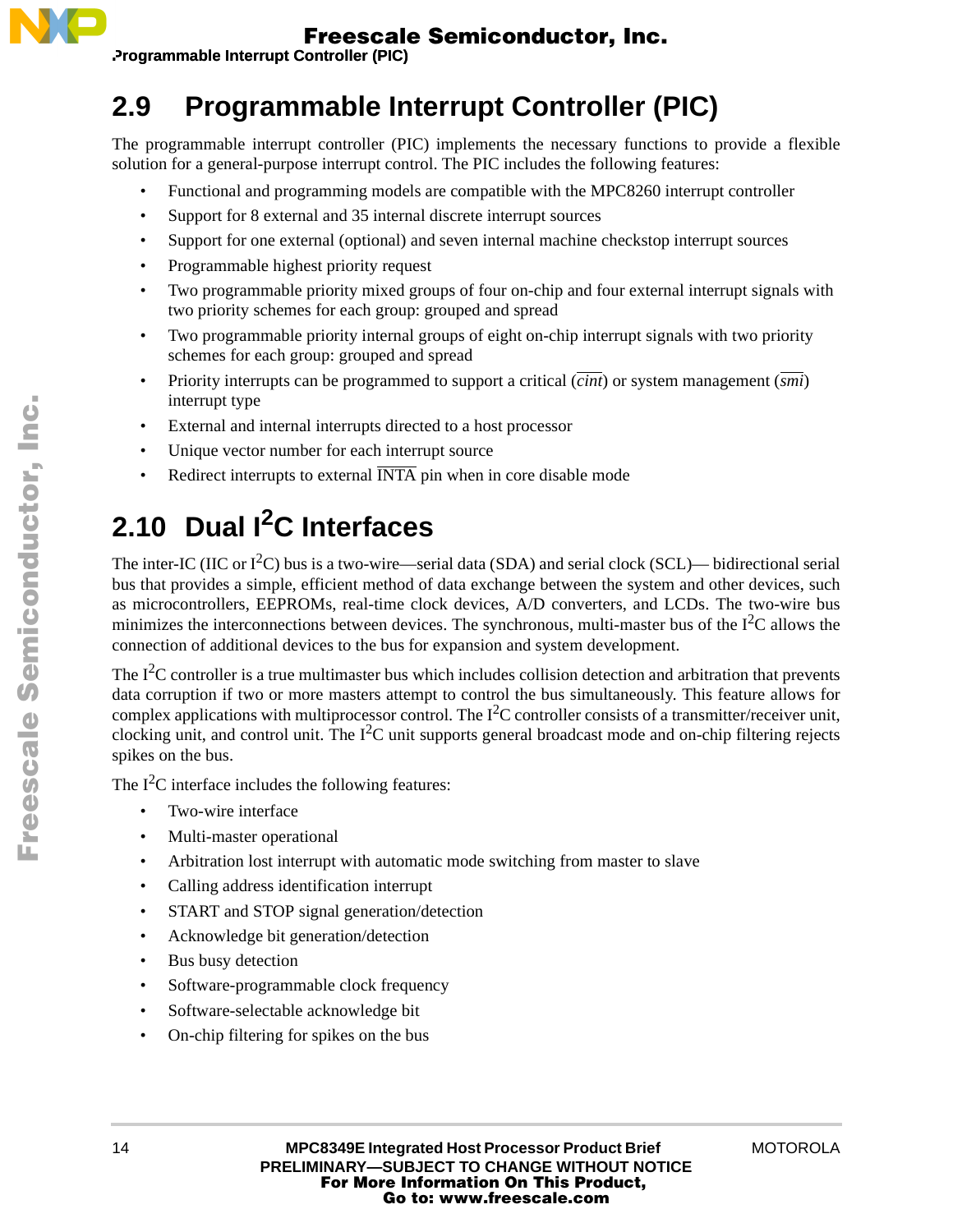

- Address broadcasting supported
- System initialization data is optionally loaded from  $I^2C-1$  EPROM by boot sequencer embedded hardware

## **2.11 DMA Controller**

The MPC8349E DMA engine is capable of transferring blocks of data from any legal address range to any other legal address range. Therefore, it can perform a DMA transfer between any of its I/O or memory ports or even between two devices or locations on the same port.

The DMA controller offers the following features:

- Four high-speed/high-bandwidth channels accessible by local and remote masters
- Basic DMA operation modes (direct, simple chaining)
- Misaligned transfers
- Programmable bandwidth control between channels
- Interrupt on error and completed segment or chain

## **2.12 Dual Universal Asynchronous Receiver/Transmitter (DUART)**

The MPC8349E includes a DUART intended for use in maintenance, bring up, and debug systems. The MPC8349E provides a standard four-wire handshake (TXD, RXD, RTS, CTS) for each port. The DUART is a slave interface. An interrupt is provided to the interrupt controller or optionally steered externally to allow device handshakes. Interrupts are generated for transmit, receive, and line status.

The MPC8349E DUART supports full-duplex operation. It is compatible with the PC16450 and PC16550 programming models. The transmitter and receiver both support 16-byte FIFOs.

Software programmable baud generators divide the system clock to generate a 16x clock. Serial interface data formats (data length, parity, 1/1.5/2 STOP bit, baud rate) are also software selectable.

The DUART includes the following distinctive features:

- Full-duplex operation
- Programming model compatible with the original PC16450 UART and the PC16550D (an improved version of the PC16450 that also operates in FIFO mode)
- PC16450 register reset values
- FIFO mode for both transmitter and receiver, providing 16-byte FIFOs
- Serial data encapsulation and decapsulation with standard asynchronous communication bits (START, STOP, and parity)
- Maskable transmit, receive, and line status interrupts
- Software-programmable baud generators that divide the system clock by 1 to  $(2^{16} 1)$  and generate a 16x clock for the transmitter and receiver engines
- Clear to send (CTS) and ready to send (RTS) MODEM control functions
- Software-selectable serial-interface data format (data length, parity,  $1/1.5/2$  STOP bit, baud rate)
- Line status registers
- Line-break detection and generation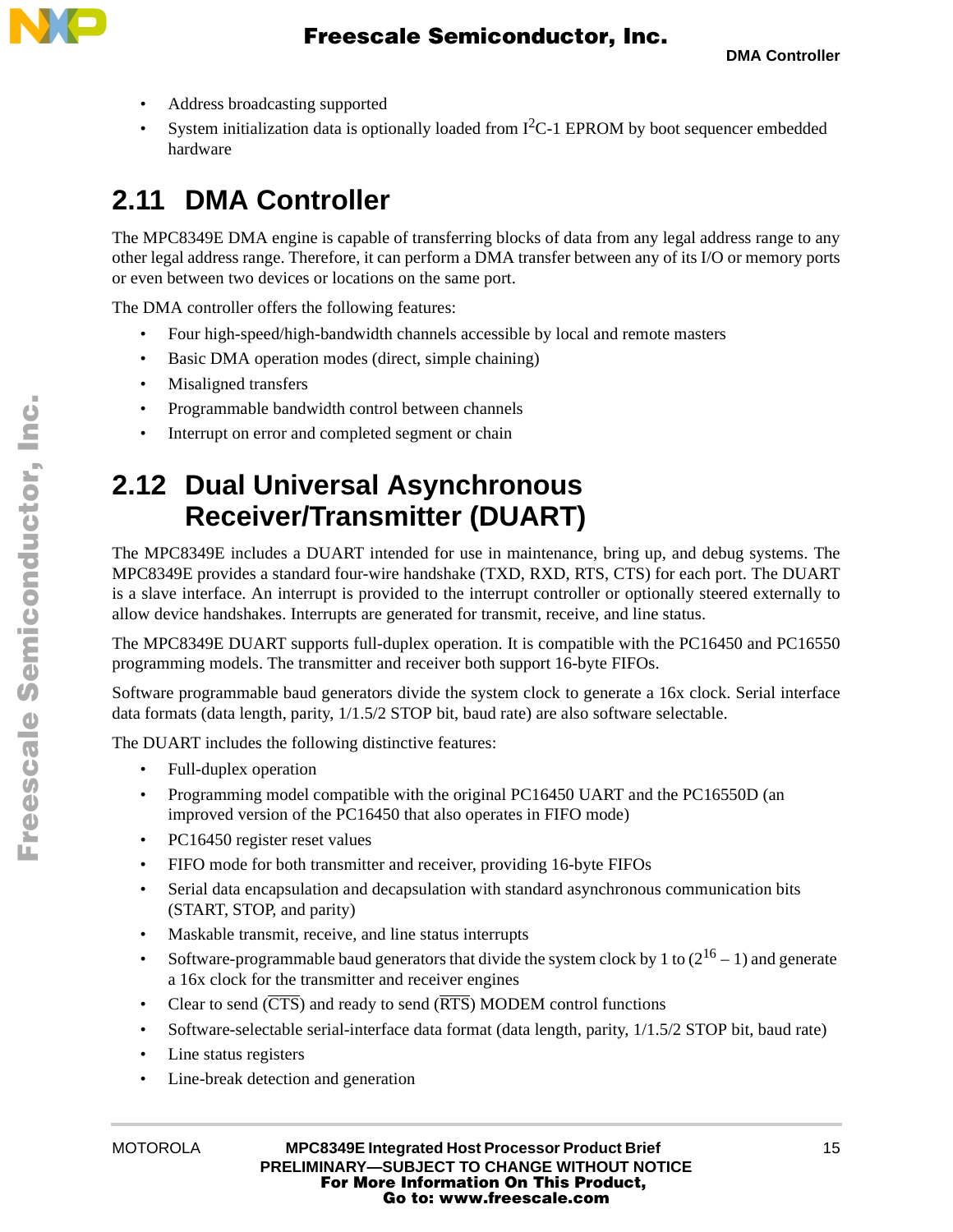**Serial Peripheral Interface (SPI)** 

- Internal diagnostic support, local loopback, and break functions
- Prioritized interrupt reporting
- Overrun, parity, and framing error detection

## **2.13 Serial Peripheral Interface (SPI)**

The serial peripheral interface (SPI) allows the MPC8349E to exchange data between other PowerQUICC family chips, Ethernet PHYs for configuration, and peripheral devices such as EEPROMs, real-time clocks, A/D converters, and ISDN devices.

The SPI is a full-duplex, synchronous, character-oriented channel that supports a four-wire interface (receive, transmit, clock, and slave select). The SPI block consists of transmitter and receiver sections, an independent baud-rate generator, and a control unit.

## **2.14 System Timers**

The MPC8349E includes a number of timers. The MPC8349E system timers include the following distinctive features:

- Periodic interrupt timer
	- Maintains a 32-bit down-counter, clocked by a 16-bit prescaled input clock
	- Provides programmable and maskable 'periodic' interrupt
	- Provides a maximum period of about 10 days (at 333 MHz)
	- Use two possible clock sources:
		- Internal system bus clock
		- External PIT clock
	- PIT function can be disabled if needed
- Real time clock
	- Maintains a one-second count, unique over a period of about 68 years
	- 32-bit RTC counter
	- Provides an 'alarm' function with programmable and maskable 'alarm' interrupt
	- Provides programmable and maskable 'every second' interrupt
	- Use two possible clock sources: an internal bus or an external RTC clock
	- RTC function can be disabled if needed
- Software watchdog timer
	- Based on a 16-bit prescaler and a 16-bit down-counter
	- Provides a selectable range for the time-out period
	- Provide about 12.8 seconds maximum software time-out delay for 333 MHz input clock
	- Functional and programming compatibility with MPC8260 watchdog timer
- Two general-purpose timer blocks, each supports the following features:
	- Maximum input clock is the system bus clock
	- Four 16-bit programmable timers, two cascaded 32-bit timers, or one cascaded 64-bit counter
	- Three programmable input clock sources for the timer prescalers
	- Input capture capability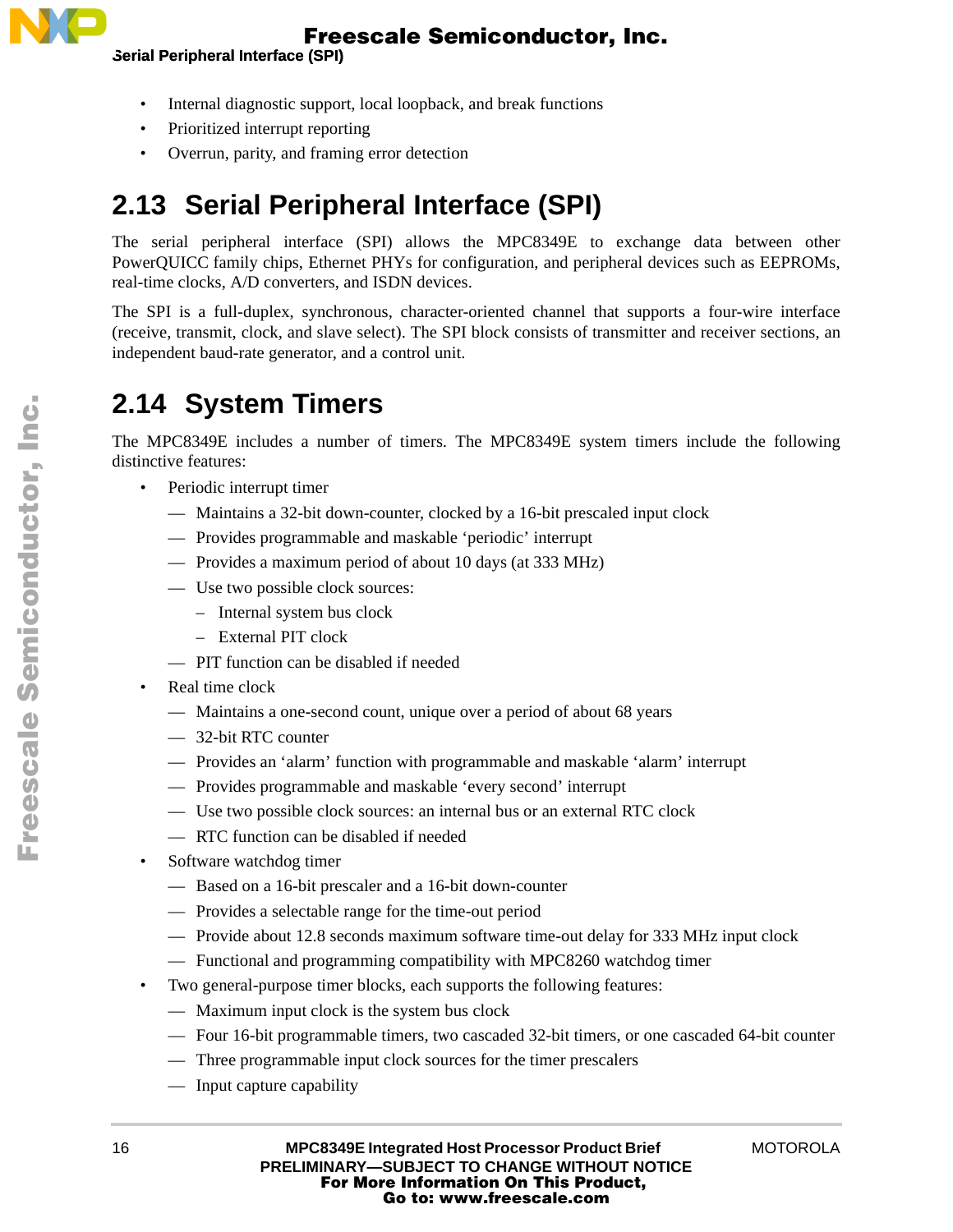

- Optionally generate pulse on output pin when count equals to reference
- Free run and restart modes
- Functional and programming compatibility with MPC8260 timers

## **2.15 MPC8349E Applications**

The MPC8349E can be used for control processing in applications such as wireless LAN, routers/switches, line cards, embedded computing, multi-channel modems, network storage, image display systems, enterprise I/O processor, internet access device (IAD), disk controller for RAID systems, and copier/printer board control.

# <span id="page-16-0"></span>**Part III Document Revision History**

<span id="page-16-1"></span>[Table 2](#page-16-1) provides a revision history for this product brief.

|  | <b>Table 2. Document Revision History</b> |  |  |
|--|-------------------------------------------|--|--|
|--|-------------------------------------------|--|--|

| Rev. No. | <b>Date</b> | <b>Substantive Change(s)</b> |
|----------|-------------|------------------------------|
|          | 3/31/2004   | Initial release under NDA.   |
|          | 4/26/2004   | Published on the web.        |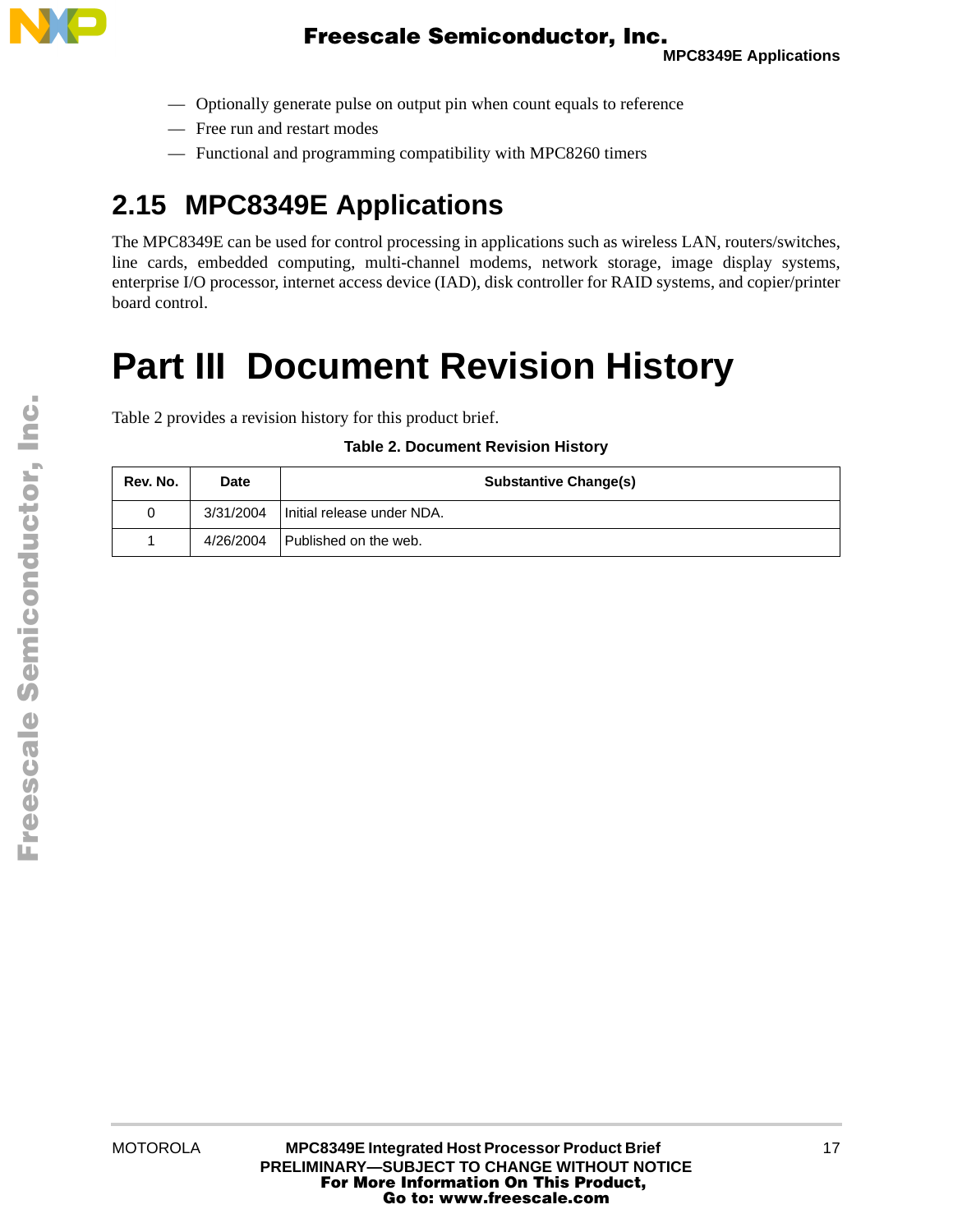

**THIS PAGE INTENTIONALLY LEFT BLANK**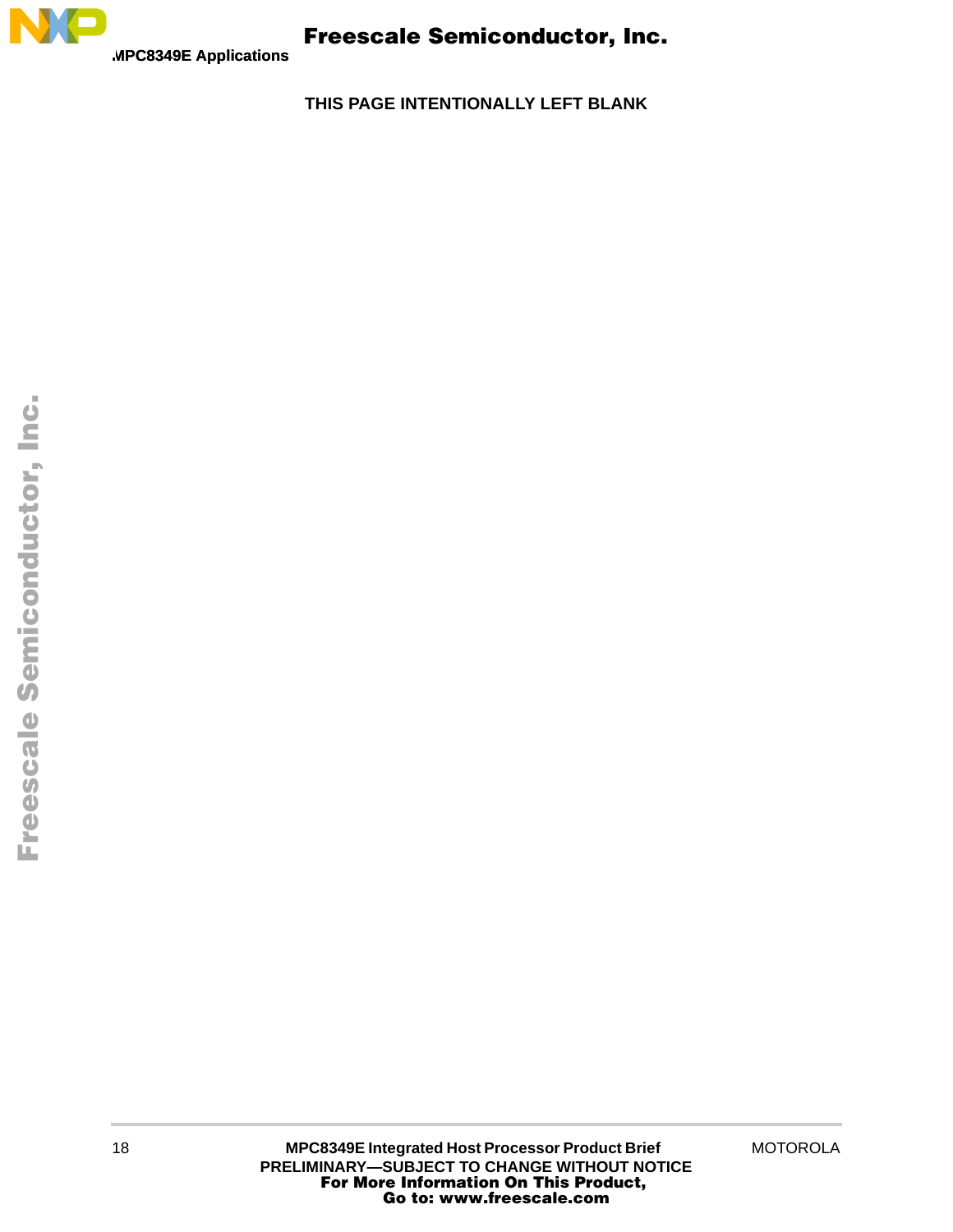

**MPC8349E Applications**

**THIS PAGE INTENTIONALLY LEFT BLANK**